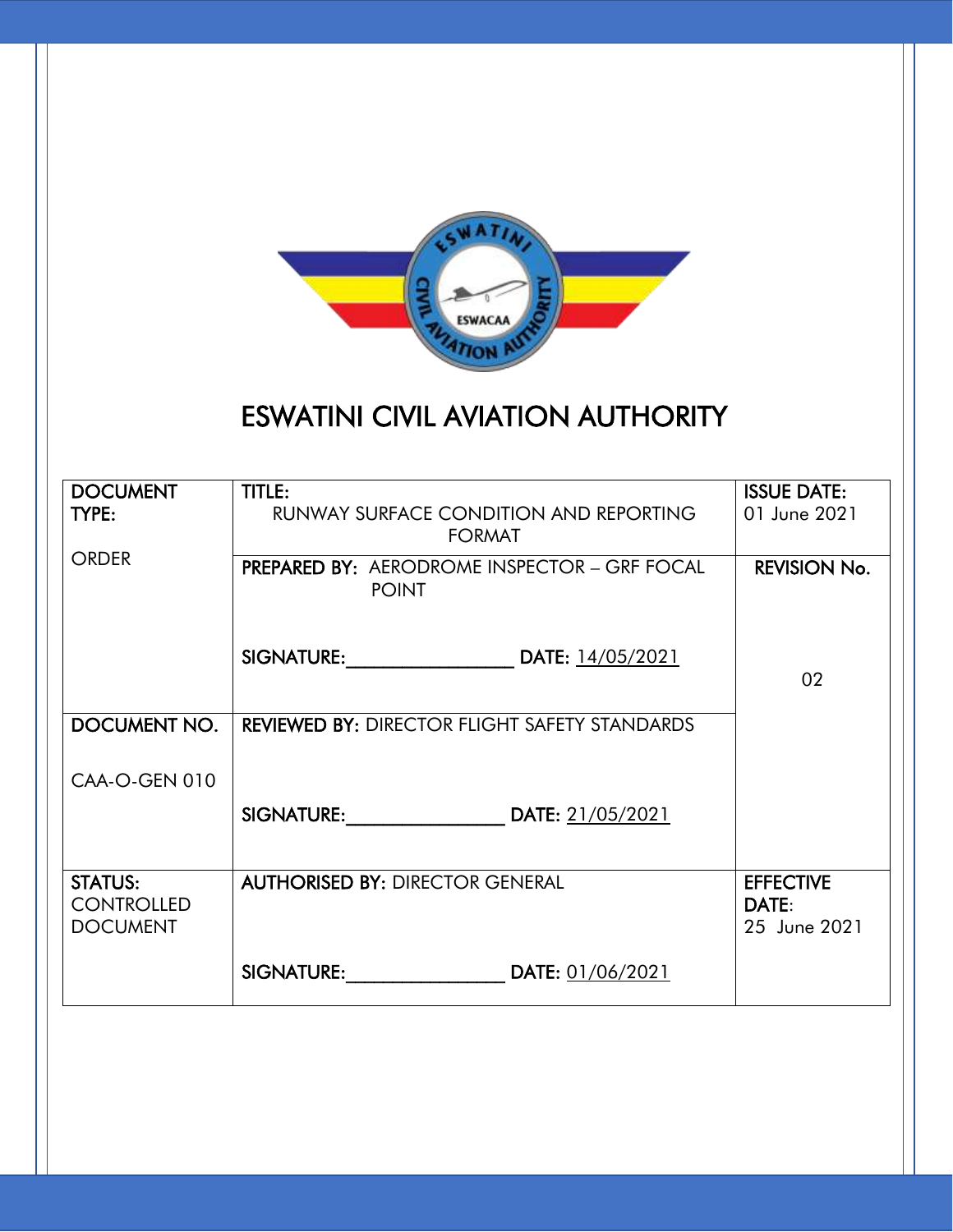#### <span id="page-1-0"></span>RECORD OF AMENDMENTS

| Version Number   Date of issue |            | Section/Page<br><b>Comments</b> | <b>Entered By</b> |
|--------------------------------|------------|---------------------------------|-------------------|
| $A - 00$                       | 01/06/2021 | Formal issue                    | <b>ST</b>         |
| $\sf B$                        |            |                                 |                   |
| $\mathsf{C}$                   |            |                                 |                   |
| $\mathsf D$                    |            |                                 |                   |
| $\mathsf E$                    |            |                                 |                   |
| $\mathsf F$                    |            |                                 |                   |
| G                              |            |                                 |                   |
| $\boldsymbol{\mathsf{H}}$      |            |                                 |                   |
| I                              |            |                                 |                   |
| $\mathsf J$                    |            |                                 |                   |
| $\sf K$                        |            |                                 |                   |
| L                              |            |                                 |                   |
| ${\sf M}$                      |            |                                 |                   |
| $\overline{N}$                 |            |                                 |                   |
| $\bigcirc$                     |            |                                 |                   |
| ${\sf P}$                      |            |                                 |                   |
| ${\sf Q}$                      |            |                                 |                   |
| ${\sf R}$                      |            |                                 |                   |
| $\mathsf{S}$                   |            |                                 |                   |
| $\mathsf T$                    |            |                                 |                   |
| $\bigcup$                      |            |                                 |                   |
| $\mathsf V$                    |            |                                 |                   |
| W                              |            |                                 |                   |
| $\mathsf X$                    |            |                                 |                   |
| Y                              |            |                                 |                   |
| $\ensuremath{\mathsf{Z}}$      |            |                                 |                   |

All amendments to this AC shall contain the authorisation of ESWACAA.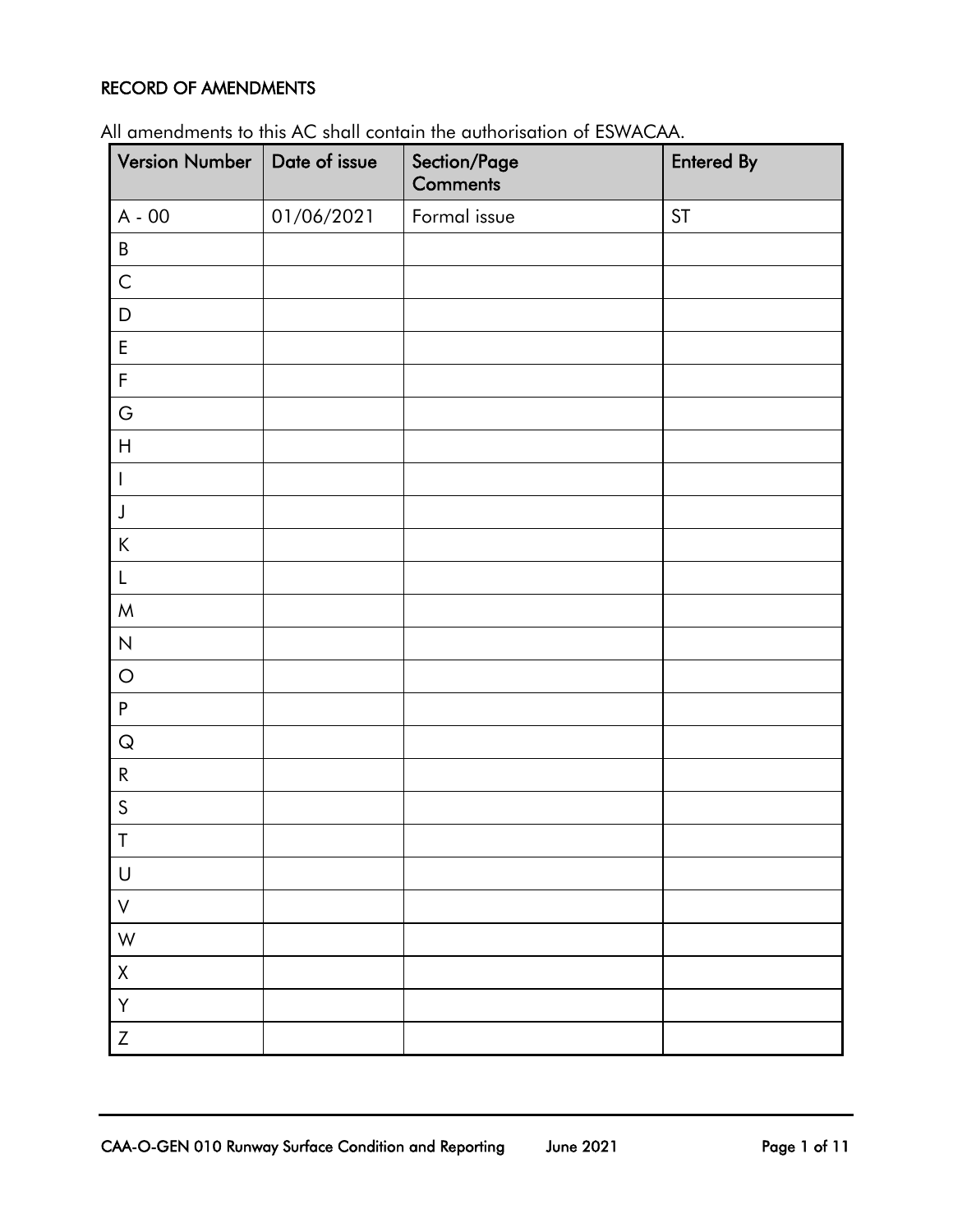



ESWATINI CIVIL AVIATION AUTHORITY

 $\overline{a}$ 

June 2021

## RUNWAY SURFACE CONDITION AND REPORTING FORMAT

### <span id="page-2-0"></span>Foreword

The changes on runway safety aspects arising from operational experience and the precise need to present information in a more useful format has driven the originators, the users and those affected to provide an overarching conceptual understanding of the surface friction characteristics that contribute to controlling an aircraft via the critical tire-to-ground contact area.

The intent is to provide broad and fundamental concepts and guidance on the new global reporting system and format for assessing and reporting runway surface conditions. The Kingdom of Eswatini will mandate the aforesaid to be applicable as of 5 November 2021

### Legal Obligation

In terms of the Civil Aviation Authority Act, 2009, Section 31(3) Powers and duties of the Director General, Order CAA-O-GEN 010 dated June 2021, mandates the implementation and compliance with International Civil Aviation Organization (ICAO) Standards and Recommended Practices (SARPs) on the assessment and reporting of runway surface conditions as prescribed in the following ICAO Annexes:

- a. Annex 3 Meteorological Service for International Air Navigation, Chapter 5 on Aircraft Observations and Reports, 5.5 (i).
- b. Annex 6, Operation of Aircraft Part I International Commercial-Aeroplane & Operation of Aircraft Part II International General Aviation -Aeroplane. Section 4 and 5
- c. Annex 8 Airworthiness of Aircraft Part IIIB, Chapter 2 2.2.
- d. Annex 14 Aerodromes and Ground Aids Volume 1 Chapter 2 and 10; and
- e. Annex 15 Aeronautical Information Services Issuance of SNOWTAMs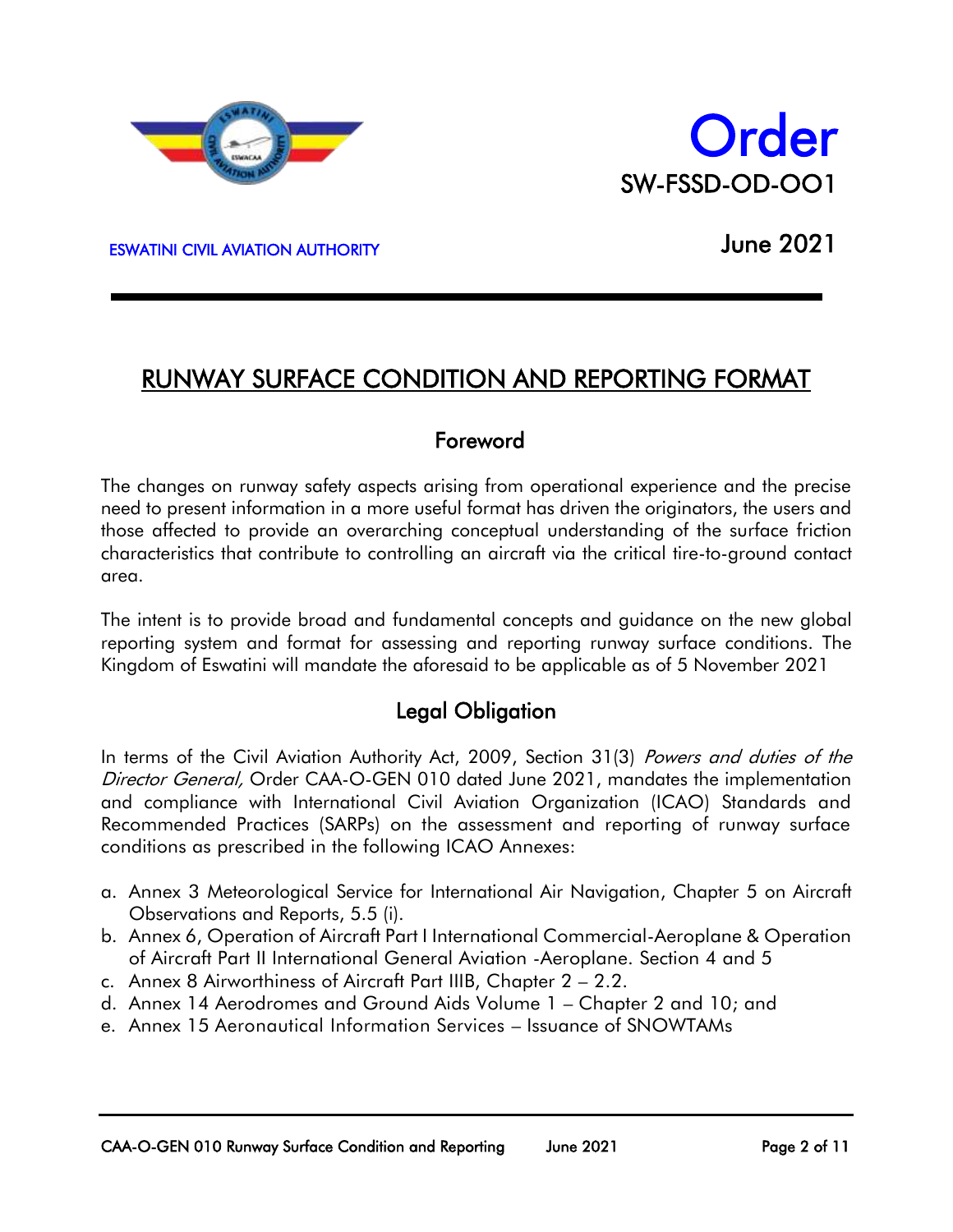### **TABLE OF CONTENTS**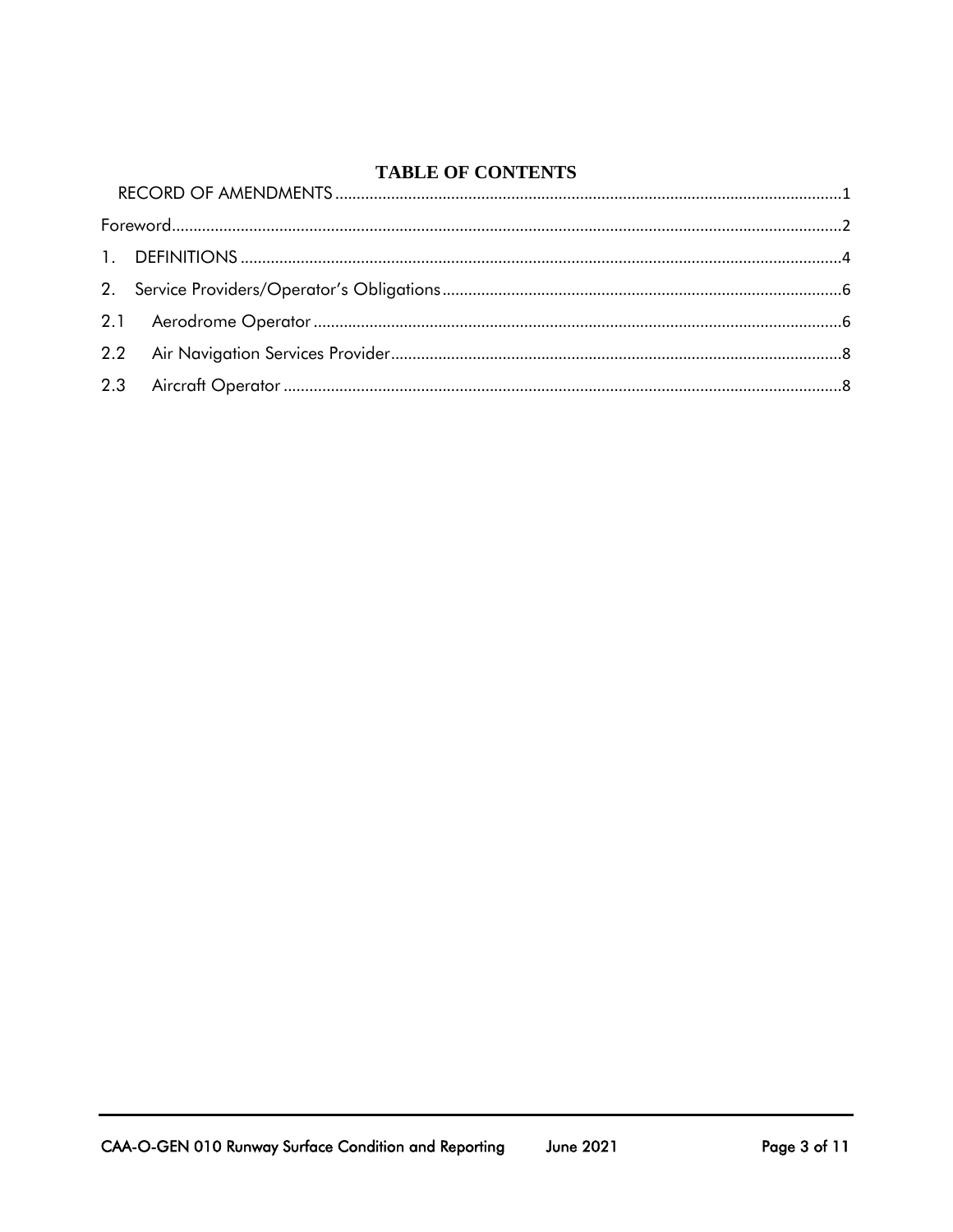# <span id="page-4-0"></span>1. INTERPRETATIONS

The Interpretations herein have been transposed from ICAO Annexes, among and not limited to Annexes: 3, 6, 8, 14 and 15; ICAO Guidance Documents among and not limited to PANS-Aerodromes – Doc 9981 , PANS-AIM – Doc 10066 , PANS-ATM – Doc 4444.

''Aerodrome operator'' means a person who has been granted an aerodrome certificate and registered in terms of the Civil Aviation (Aerodrome) Regulations currently in force.

''Authority means'' The Civil Aviation Authority established in terms of the Civil Aviation Act currently in force.

#### "Declared distances" means:

- a) Take-off run available (TORA) The length of runway declared available and suitable for the ground run of an aeroplane taking off.
- b) *Take-off distance available (TODA)* The length of the take-off run available plus the length of the clearway, if provided.
- c) Accelerate-stop distance available (ASDA) The length of the take-off run available plus the length of the stop way, if provided.
- d) Landing distance available (LDA) The length of runway which is declared available and suitable for the ground run of an aeroplane landing.

"Landing area" means the part of a movement area intended for the landing or take-off of aircraft.

"Landing direction indicator " means a device to indicate visually the direction currently designated for landing and for take-off.

"Manoeuvring area" means that part of an aerodrome to be used for the take-off, landing and taxiing of aircraft, excluding aprons.

"Runway" means a defined rectangular area on a land aerodrome prepared for the landing and take-off of aircraft.

"Runway condition assessment matrix (RCAM)" means a matrix allowing the assessment of the runway condition code, using associated procedures, from a set of observed runway surface condition(s) and pilot report of braking action.

"Runway condition code (RWYCC)" means a number describing the runway surface condition to be used in the runway condition report.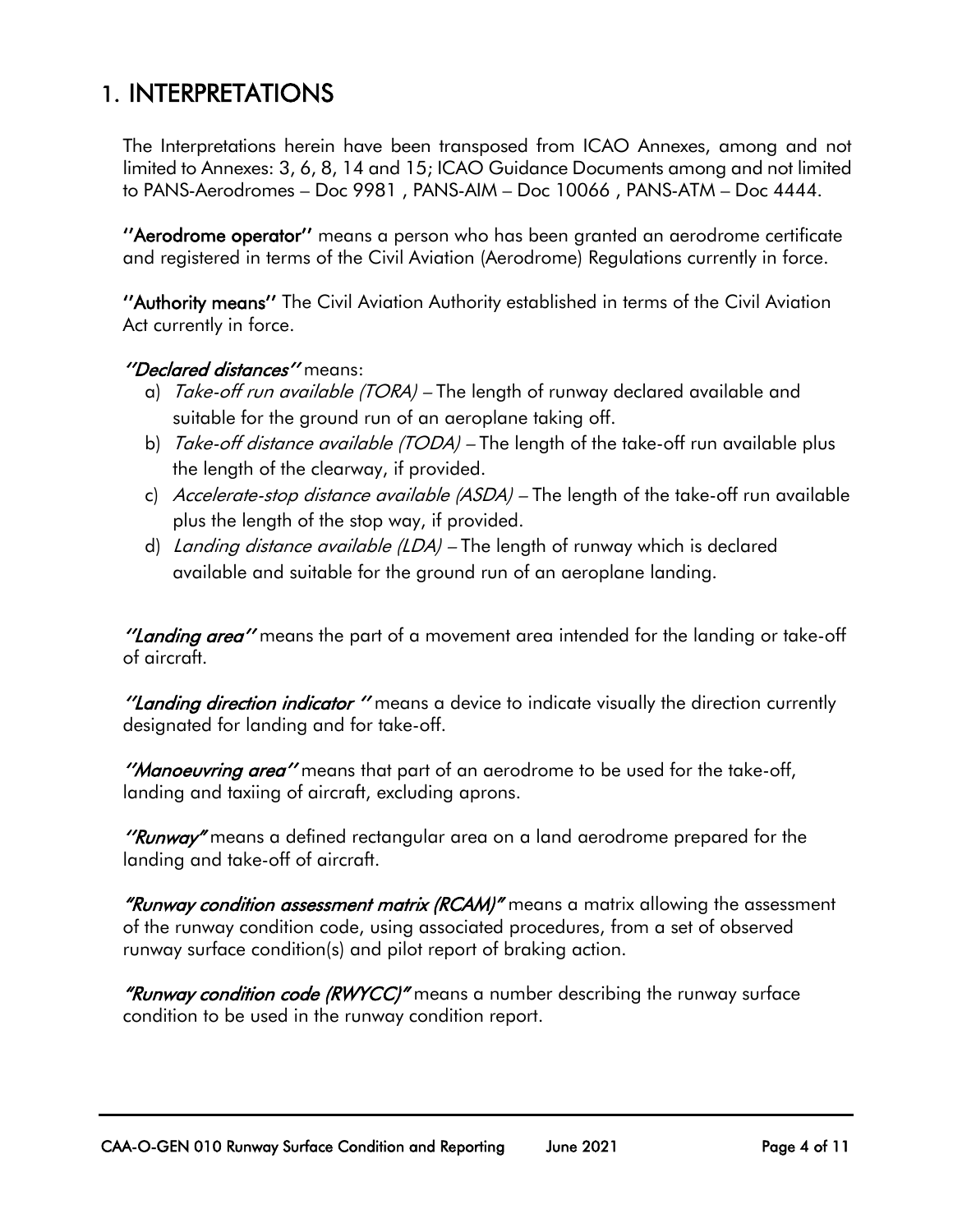"Runway condition report (RCR)" means a comprehensive standardized report relating to runway surface condition(s) and its effect on the aeroplane landing and take-off performance.

"Runway end safety area (RESA)" means an area symmetrical about the extended runway centre line and adjacent to the end of the strip primarily intended to reduce the risk of damage to an aeroplane undershooting or overrunning the runway.

"Runway surface condition(s)" means a description of the condition(s) of the runway surface used in the runway condition report which establishes the basis for the determination of the runway condition code for aeroplane performance purposes.

- a) Dry runway. A runway is considered dry if its surface is free of visible moisture and not contaminated within the area intended to be used.
- b) Wet runway. The runway surface is covered by any visible dampness or water up to and including 3 mm deep within the intended area of use.
- c) Slippery wet runway. A wet runway where the surface friction characteristics of a significant portion of the runway have been determined to be degraded.
- d) Contaminated runway. A runway is contaminated when a significant portion of the runway surface area (whether in isolated areas or not) within the length and width being used is covered by one or more of the substances listed in the runway surface condition descriptors
- e) Runway surface condition descriptors. One of the following elements on the surface of the runway:
	- (i) *Compacted snow*. Snow that has been compacted into a solid mass such that aeroplane tires, at operating pressures and loadings, will run on the surface without significant further compaction or rutting of the surface.
	- (ii) Dry snow. Snow from which a snowball cannot readily be made.
	- (iii) *Frost*. Frost consists of ice crystals formed from airborne moisture on a surface whose temperature is below freezing. Frost differs from ice in that the frost crystals grow independently and therefore have a more granular texture.
	- (iv) Ice. Water that has frozen or compacted snow that has transitioned into ice, in cold and dry conditions.
	- (v) Slush. Snow that is so water-saturated that water will drain from it when a handful is picked up or will splatter if stepped on forcefully.
	- (vi) *Standing water*. Water of depth greater than 3 mm.
	- (vii) Wet ice. Ice with water on top of it or ice that is melting.
	- (viii) Wet snow. Snow that contains enough water content to be able to make a well-compacted, solid snowball, but water will not squeeze out.

"Threshold" means the beginning of that portion of the runway usable for landing.

"Touchdown zone" means the portion of a runway, beyond the threshold, where it is intended landing aeroplanes first contact the runway.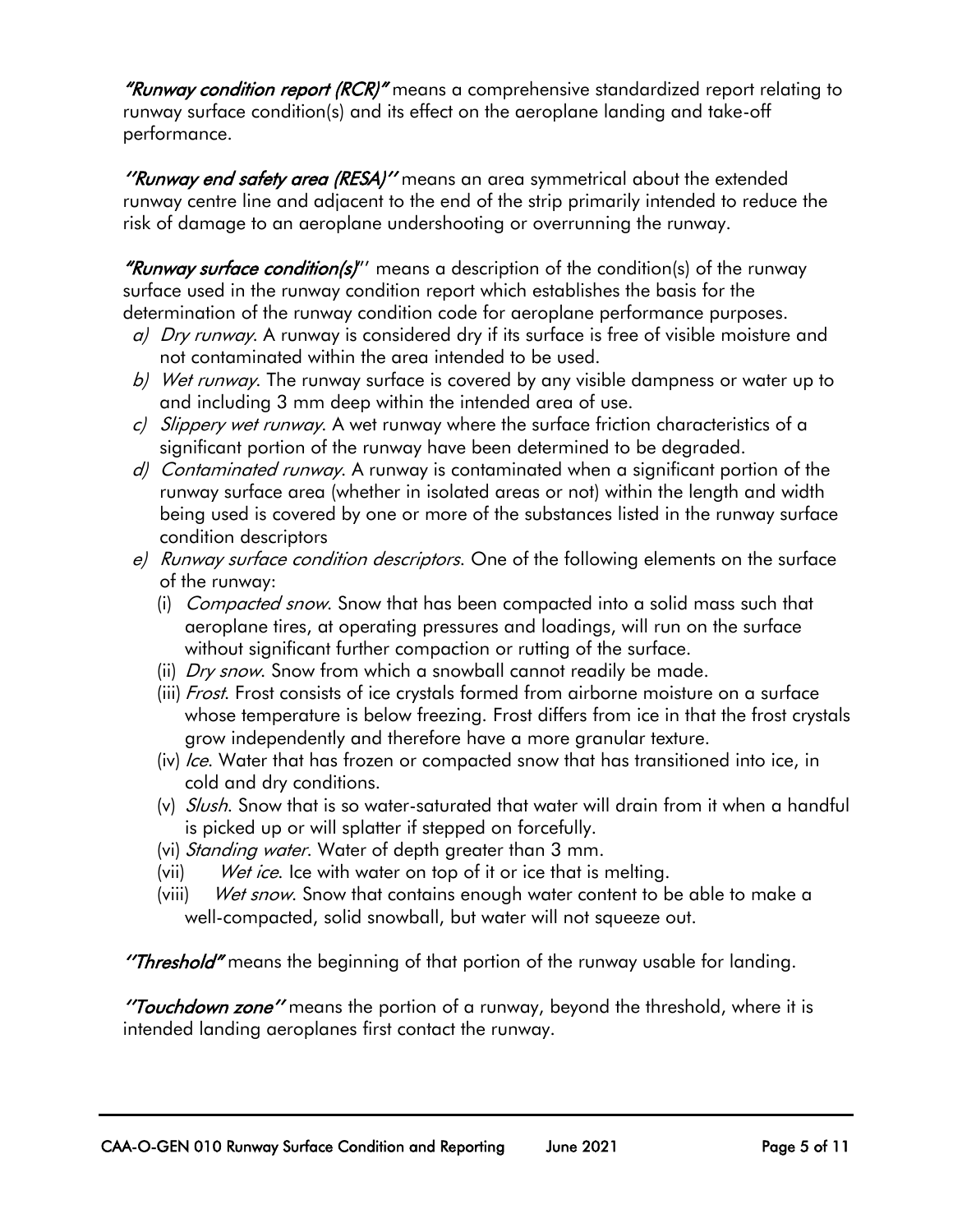# <span id="page-6-1"></span><span id="page-6-0"></span>2. Service Providers/Operator's Obligations

## 2.1 Aerodrome Operator

- 2.1.1 An Aerodrome Operator for a certified International Aerodromes (Scheduled, Nonscheduled, Alternate) shall develop an inspection programme. The format, approval and amendment process of the Inspection Programme shall follow the established amendment processes of the Aerodrome Manual.
- 2.1.2 For aerodrome that is required to be registered under Civil Aviation (Aerodromes) Regulations, the inspection programme shall be included in the procedure for notification of aerodrome data contemplated in the Civil Aviation Authority (Aerodromes) Regulations; currently in force.
- 2.1.3 Information on the condition of the movement area and the operational status of related facilities shall be provided to the appropriate Aeronautical Information Services Units, and similar information of operational significance to the Air Traffic Services Units, to enable those units to provide the necessary information to arriving and departing aircraft. The information shall be kept up to date and changes in conditions reported without delay.
- 2.1.4 The condition of the movement area and the operational status of related facilities shall be monitored, and reports on matters of operational significance affecting aircraft and aerodrome operations, shall be provided to the arriving and departing aircraft so that appropriate action may be taken, particularly in respect of the following:
	- a) construction or maintenance work;
	- b) rough or broken surfaces on a runway, a taxiway or an apron;
	- c) water on a runway, a taxiway or an apron;
	- d) anti-icing or de-icing liquid chemicals or other contaminants on a runway, taxiway or apron;
	- e) other temporary hazards, including parked aircraft;
	- f) failure or irregular operation of part or all of the aerodrome visual aids; and
	- g) failure of the normal or secondary power supply.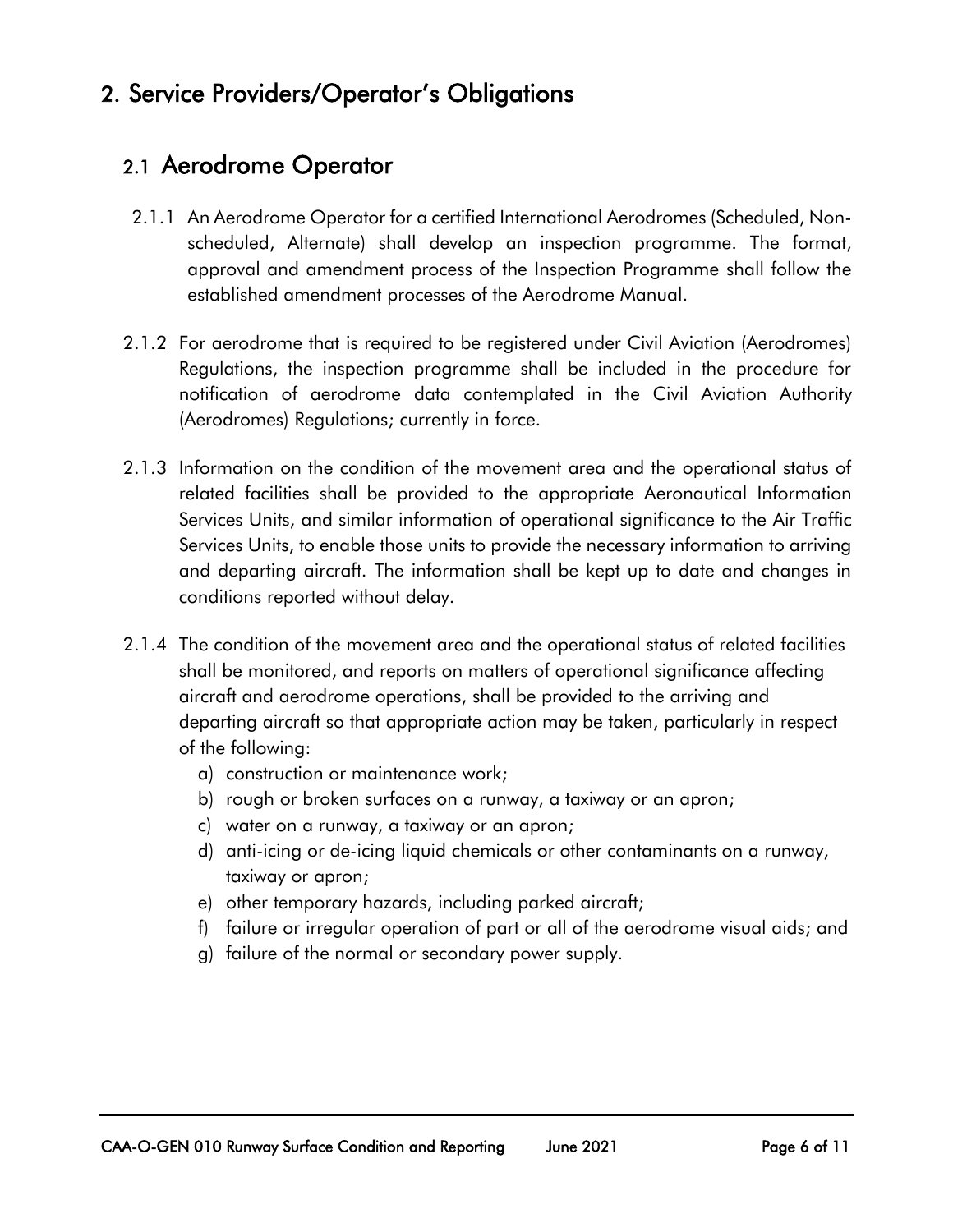- 2.1.5 Daily inspections shall be carried out by the Aerodrome Operator certified as an International Aerodrome and/or registered in terms of the Civil Aviation (Aerodrome) Regulations currently in force. The inspections shall include but not limited to the inspections of:
	- a) The manoeuvring area, at a frequency of:
		- i. At least once where the aerodrome reference code number is 1 or 2
		- ii. At least twice where the aerodrome reference code number is 3 or 4;
	- b) For the runway(s), inspections in addition to a) whenever the runway surface conditions may have changed significantly due to meteorological conditions.
- 2.1.6 The aerodrome operator shall ensure personnel assessing and reporting the runway surface conditions are trained and competent to perform their duties.
- 2.1.7 Whenever water is present on a runway, a description of the runway surface conditions should be made available using the following terms:
	- a) DAMP the surface shows a change of colour due to moisture.
	- b) WET the surface is soaked but there is no standing water.
	- c) STANDING WATER for aeroplane performance purposes, a runway where more than 25 per cent of the runway surface area (whether in isolated areas or not) within the required length and width being used is covered by water more than 3 mm deep.
- 2.1.8 Information that a runway or portion thereof may be slippery when wet shall be made available.
- 2.1.9 Notification shall be given to aerodrome users when the friction level of a paved runway or portion thereof is less than the one required.
- 2.1.10 The runway surface condition shall be assessed and reported through a runway condition code (RWYCC) .
- 2.1.11 Whenever an operational runway is contaminated, an assessment of the contaminant depth and coverage over each third of the runway shall be made and reported.
- 2.1.12 Friction measurements made on runway surface conditions with contaminants other than compacted snow and ice should not be reported.
- 2.1.13 Information that a runway or portion thereof is slippery wet shall be made available.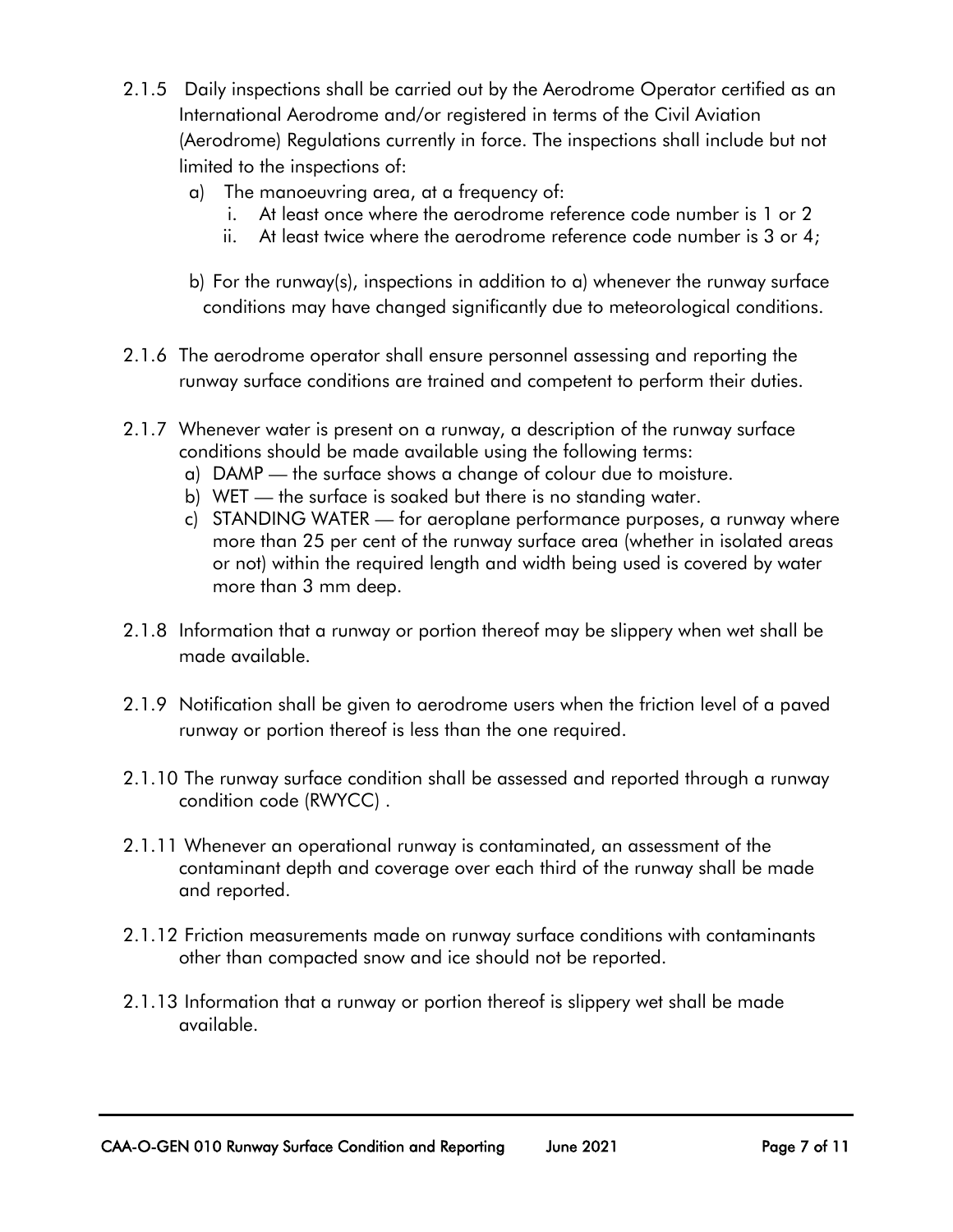# <span id="page-8-0"></span>2.2 Air Navigation Services Provider

- 2.2.1 Information on the condition of the movement area and the operational status of related facilities provided to the appropriate Aeronautical Information Services Units, and similar information of operational significance to the Air Traffic Services units, to enable those units to provide the necessary information to arriving and departing aircraft, shall be kept up to date and reported without delay.
- 2.2.2 When receiving special air-reports by voice communications, Air Traffic Services Units shall forward them without delay to their associated Meteorological Watch Offices, with the exception of conditions applying to runway braking action encountered.
- 2.2.3 When receiving special air-reports by voice communications from Pilots concerning braking action encountered on an active runway that is not as good as reported by the Aerodrome Operator, the Air Traffic Service Units shall without delay forward the report to the appropriate aerodrome operator.

# <span id="page-8-1"></span>2.3 Aircraft Operator

- 2.3.1 The pilot-in-command shall report the runway braking action special air-report (AIREP) when the runway braking action encountered is not as good as reported by the Aerodrome Operator.
- 2.3.2 An approach to land shall not be continued below 300 m (1 000 ft) above aerodrome elevation unless the pilot-in-command is satisfied that, with the runway surface condition information available, the aeroplane performance information indicates that a safe landing can be made.
- 2.3.3 The following factors that may significantly affect the performance of the aeroplane shall be taken into account:
	- a) Mass of the aeroplane,
	- b) Aircraft operating procedures,
	- c) Pressure-altitude appropriate to the elevation of the aerodrome,
	- d) Runway slope,
	- e) Ambient temperature,
	- f) Surface wind, and
	- g) surface conditions of the runway at the expected time of use, i.e. presence of snow, slush, water, and/or ice for landplanes,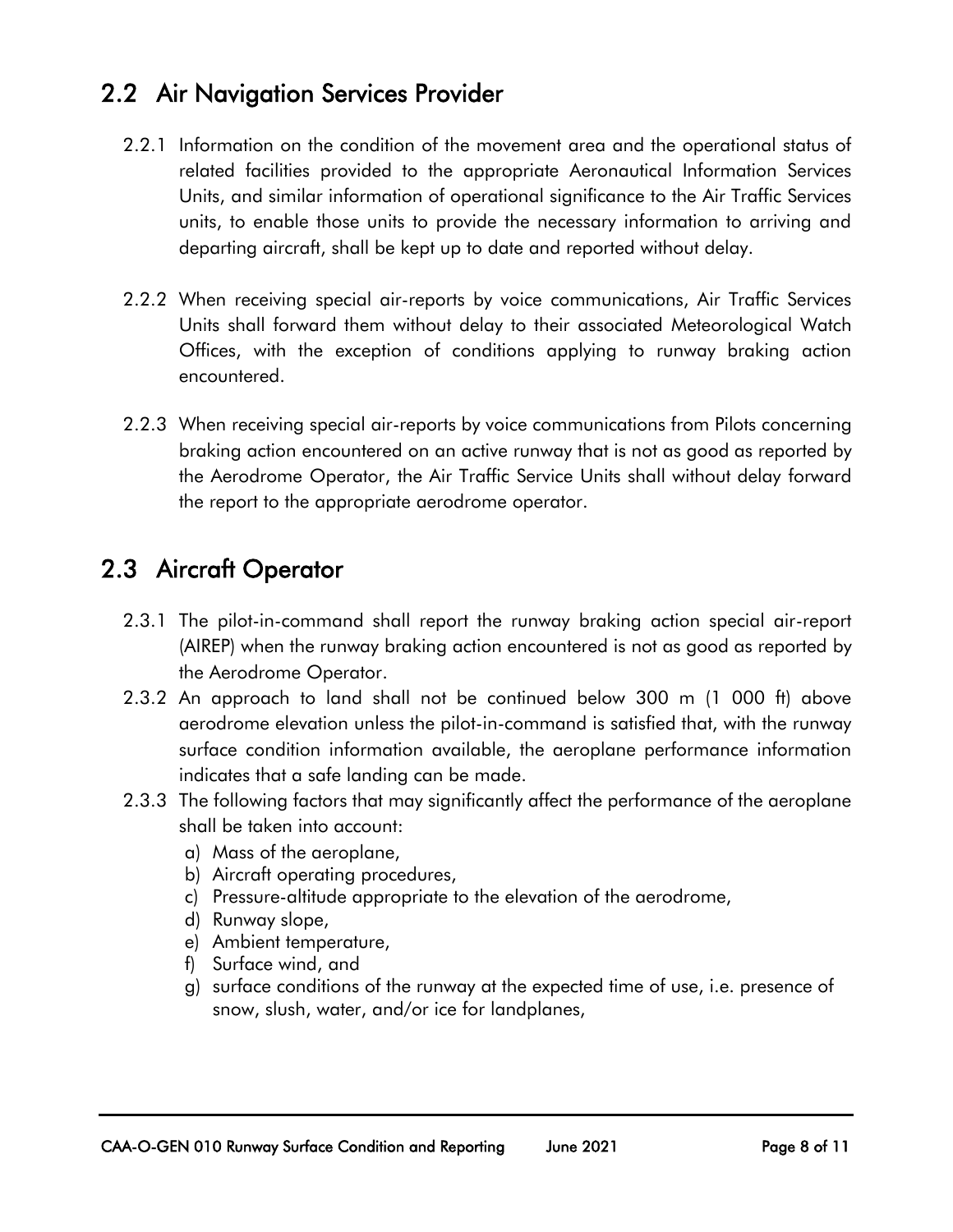- 2.3.4 Such factors mentioned in preceding paragraph shall be taken into account directly as operational parameters or indirectly by means of allowances or margins, which may be provided in the scheduling of performance data or in the comprehensive and detailed code of performance in accordance with which the aeroplane is being operated.
- 2.3.5 Special air-reports shall be made by all aircraft whenever the following conditions are encountered or observed:
	- a) Moderate or severe turbulence; or
	- b) Moderate or severe icing; or
	- c) Severe mountain wave; or
	- d) Thunderstorms, without hail that are obscured, embedded, widespread or in squall lines; or
	- e) Thunderstorms, with hail that are obscured, embedded, widespread or in squall lines; or
	- f) Heavy dust storm or heavy sandstorm; or
	- g) Volcanic ash cloud; or
	- h) Pre-eruption volcanic activity or a volcanic eruption; or
	- i) Runway braking action encountered is not as good as reported.
- 2.3.6 For aeroplanes for which application for certification was submitted on/or after 2 March 2019,
	- a) Performance data shall be determined and furnished in the flight manual.
	- b) The said performance data shall be so that its application by means of the operating rules to which the aeroplane is to be operated in accordance with 5.2 of Annex 6, Part I, will provide a safe relationship between the performance of the aeroplane and the aerodromes and routes on which it is capable of being operated.
	- c) Performance data shall be determined and furnished for the:
		- i. Ranges of mass,
		- ii. Pressure-altitude,
		- iii. Ambient temperature,
		- iv. Wind velocity, and for
		- v. Any other operational variables for which the aeroplane is to be certificated.
	- d) Additionally, the take-off performance data and the at time of landing performance data shall include the:
		- i. Effect of the gradient and conditions (dry, wet or contaminated) of the take-off or landing surface as appropriate for landplanes.
		- ii. At time of take-off landing performance data need only to be determined with standard day temperature and level, dry landing surfaces for landplanes, but shall include the effect of water surface conditions, density of water, and strength of current for seaplanes.